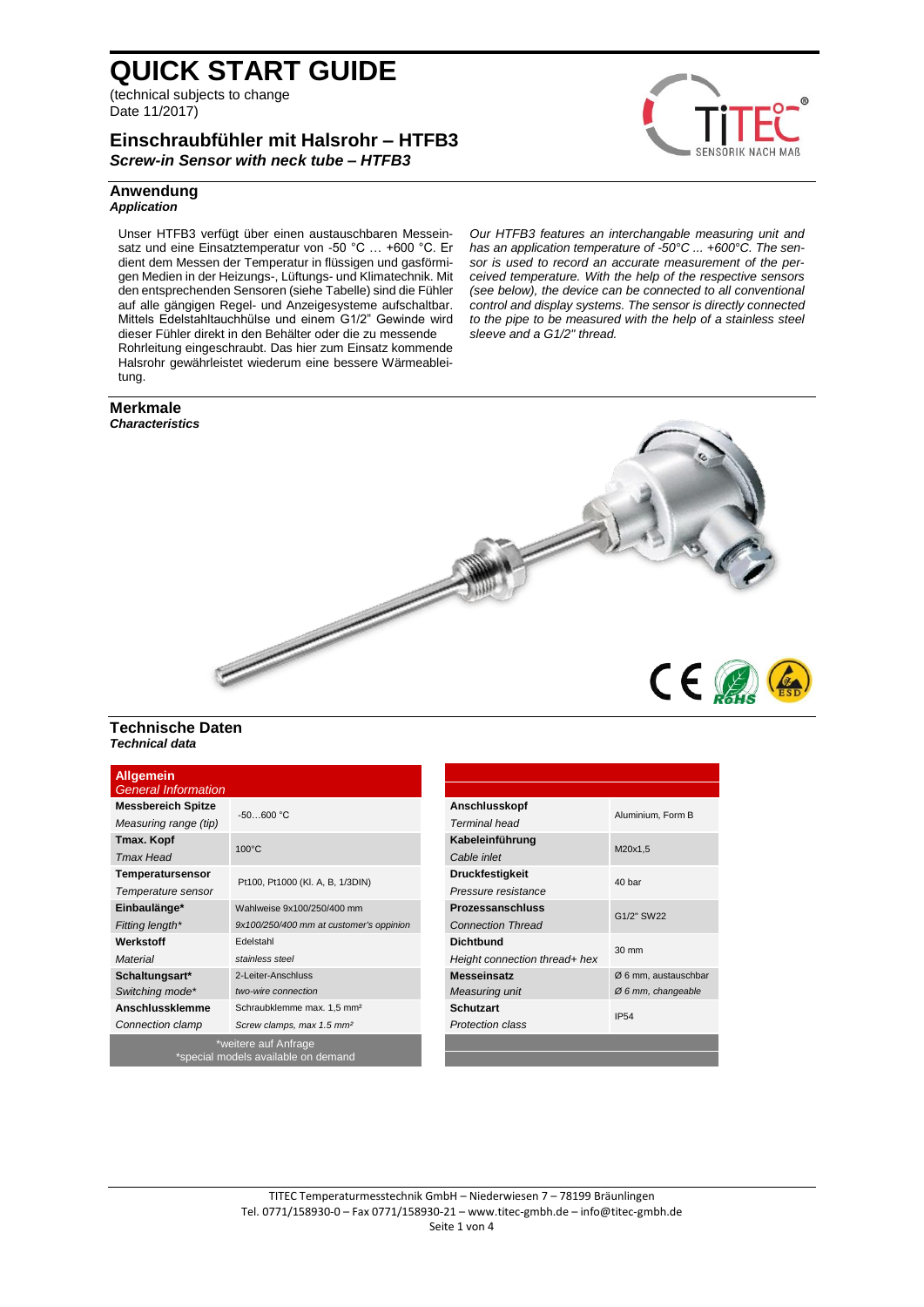(technical subjects to change Date 11/2017)

# **Einschraubfühler mit Halsrohr – HTFB3** *Screw-in Sensor with neck tube – HTFB3*





### **Widerstandskennlinie** *Resistance characteristics*

| Temp.        | PT100  | <b>PT1000</b> | <b>Ni1000</b> | <b>Ni1000</b><br><b>TK5000</b> | <b>NTC</b><br>1kOhm | <b>NTC</b><br>1.8kOhm | <b>NTC</b><br>3kOhm | <b>NTC</b><br>5kOhm |
|--------------|--------|---------------|---------------|--------------------------------|---------------------|-----------------------|---------------------|---------------------|
| $^{\circ}$ C | Ohm    | Ohm           | Ohm           | Ohm                            | Ohm                 | Ohm                   | Ohm                 | Ohm                 |
| -50          | 80,31  | 803.1         | 743           | 790.88                         | 32886               |                       | 200338              |                     |
| $-40$        | 84,27  | 842,7         | 791           | 830,83                         | 18641               | 35658                 | 100701              | 166555              |
| $-30$        | 88,22  | 882,2         | 842           | 871,69                         | 10961               | 21131                 | 53005               | 87897               |
| $-20$        | 92,16  | 921,6         | 893           | 913,48                         | 6662                | 12838                 | 29092               | 48322               |
| $-10$        | 96,06  | 960,9         | 946           | 956,24                         | 4175                | 7992                  | 16589               | 27584               |
| $\bf{0}$     | 100    | 1000          | 1000          | 1000                           | 2961                | 5095                  | 9795,2              | 16300               |
| 10           | 103.9  | 1039          | 1056          | 1044.79                        | 1781                | 3221                  | 5971,12             | 9942                |
| 20           | 107,79 | 1077.9        | 1112          | 1090.65                        | 1205                | 2212                  | 3748.1              | 6244                |
| 25           | 109.74 | 1097.4        | 1141          | 1113.99                        | 1000                | 1820                  | 3000                | 5000                |
| 30           | 111,67 | 1116.7        | 1171          | 1137,61                        | 834,2               | 1504                  | 2416,8              | 4029                |
| 40           | 115,54 | 1155.4        | 1230          | 1185.71                        | 589.2               | 1042                  | 1597.5              | 2664                |
| 50           | 119,4  | 1194          | 1291          | 1234,97                        | 424                 | 735                   | 1080,3              | 1803                |
| 60           | 123,24 | 1232,4        | 1353          | 1285.44                        | 310,4               | 528                   | 746,12              | 1246                |
| 70           | 127,07 | 1270          | 1417          | 1337,14                        | 231                 | 384                   | 525,49              | 878                 |
| 80           | 130,89 | 1308,9        | 1483          | 1390,12                        | 174,5               | 284                   | 376,85              | 630                 |
| 90           | 134.7  | 1347          | 1549          | 1444.39                        | 133.6               | 213                   | 274.83              | 459                 |
| 100          | 138.5  | 1385          | 1618          | 1500                           | 103.7               | 162                   | 203,59              | 340                 |
| 110          | 142.29 | 1422          | 1688          | 1556.98                        | 81.4                | 125                   | 153,03              | 256                 |
| 120          | 146,06 | 1460.6        | 1760          | 1615.36                        | 64.7                | 97                    | 116,58              | 195                 |
| 130          | 149,82 | 1498,2        | 1883          | 1675,18                        | 51,9                |                       | 89,95               | 150                 |
| 140          | 153,58 | 1535,8        | 1909          | 1736,47                        | 42,1                |                       | 70,22               | 117                 |
| 150          | 157,31 | 1573,1        | 1987          | 1799,26                        | 34,4                |                       | 55,44               | 93                  |

| Temp.        | <b>NTC</b> | <b>NTC</b> | <b>KTY</b> | <b>KTY</b> | <b>KTY</b> | <b>KTY</b> | <b>NTC</b> | <b>LM235Z</b> |
|--------------|------------|------------|------------|------------|------------|------------|------------|---------------|
|              | 10kOhm     | 20kOhm     | 81-210     | $11 - 6$   | 81-110     | 81-121     | 10kPRECON  |               |
| $^{\circ}$ C | Ohm        | Ohm        | Ohm        | Ohm        | Ohm        | Ohm        | Ohm        | mVolt         |
| -50          |            |            | 1068.65    | 1035.91    | 515        | 510        | 454910     | 2232          |
| $-40$        | 333282     | 804170     | 1158,95    | 1139,27    | 567        | 562        | 245089     | 2332          |
| -30          | 175846     | 412798     | 1269.25    | 1250.39    | 624        | 617        | 137307     | 2432          |
| $-20$        | 96659      | 220734     | 1385,15    | 1396,25    | 684        | 677        | 79729      | 2532          |
| $-10$        | 55171      | 122439     | 1508.65    | 1495.86    | 747        | 740        | 47843      | 2632          |
| $\mathbf{0}$ | 32600      | 70440      | 1639,6     | 1630,21    | 815        | 807        | 29588      | 2732          |
| 10           | 19885      | 41544      | 1778,1     | 1772,32    | 886        | 877        | 18813      | 2832          |
| 20           | 12489      | 25341      | 1924,15    | 1922,17    | 961        | 951        | 12272      | 2932          |
| 25           | 10000      | 20000      | 2000       | 2000       | 1000       | 990        | 10000      | 2982          |
| 30           | 8058       | 15888      | 2077,8     | 2079,77    | 1040       | 1029       | 8195       | 3032          |
| 40           | 5329       | 10214      | 2238,9     | 2245,17    | 1122       | 1111       | 5593       | 3132          |
| 50           | 3606       | 6718       | 2407,6     | 2418,21    | 1209       | 1196       | 3894       | 3232          |
| 60           | 2492       | 4517       | 2583,8     | 2599,06    | 1299       | 1286       | 2763       | 3332          |
| 70           | 1756       | 3110       | 2767.5     | 2787.65    | 1392       | 1378       | 1994       | 3432          |
| 80           | 1260       | 2167       | 2958,8     | 2983,99    | 1490       | 1475       | 1462       | 3532          |
| 90           | 920        | 1541       | 3152.5     | 3188.08    | 1591       | 1575       | 1088       | 3632          |
| 100          | 682        | 1114       | 3363,9     | 3399,91    | 1696       | 1679       | 821        | 3732          |
| 110          | 513        | 818        | 3577.75    | 3619.5     | 1805       | 1786       | 628        | 3832          |
| 120          | 391        | 608        | 3799,1     | 3846,83    | 1915       | 1896       | 486        | 3932          |
| 130          |            | 457        | 4028,05    | 4081.91    | 2023       | 2003       | 380        | 4032          |
| 140          |            | 347        | 4188,1     | 4324,74    | 2124       | 2103       | 301        | 4132          |
| 150          |            | 266        | 4397.7     | 4575.31    | 2211       | 2189       | 240        | 4232          |

TITEC Temperaturmesstechnik GmbH – Niederwiesen 7 – 78199 Bräunlingen Tel. 0771/158930-0 – Fax 0771/158930-21 – [www.titec-gmbh.de](http://www.titec-gmbh.de/) – [info@titec-gmbh.de](mailto:info@titec-gmbh.de) Seite 2 von 4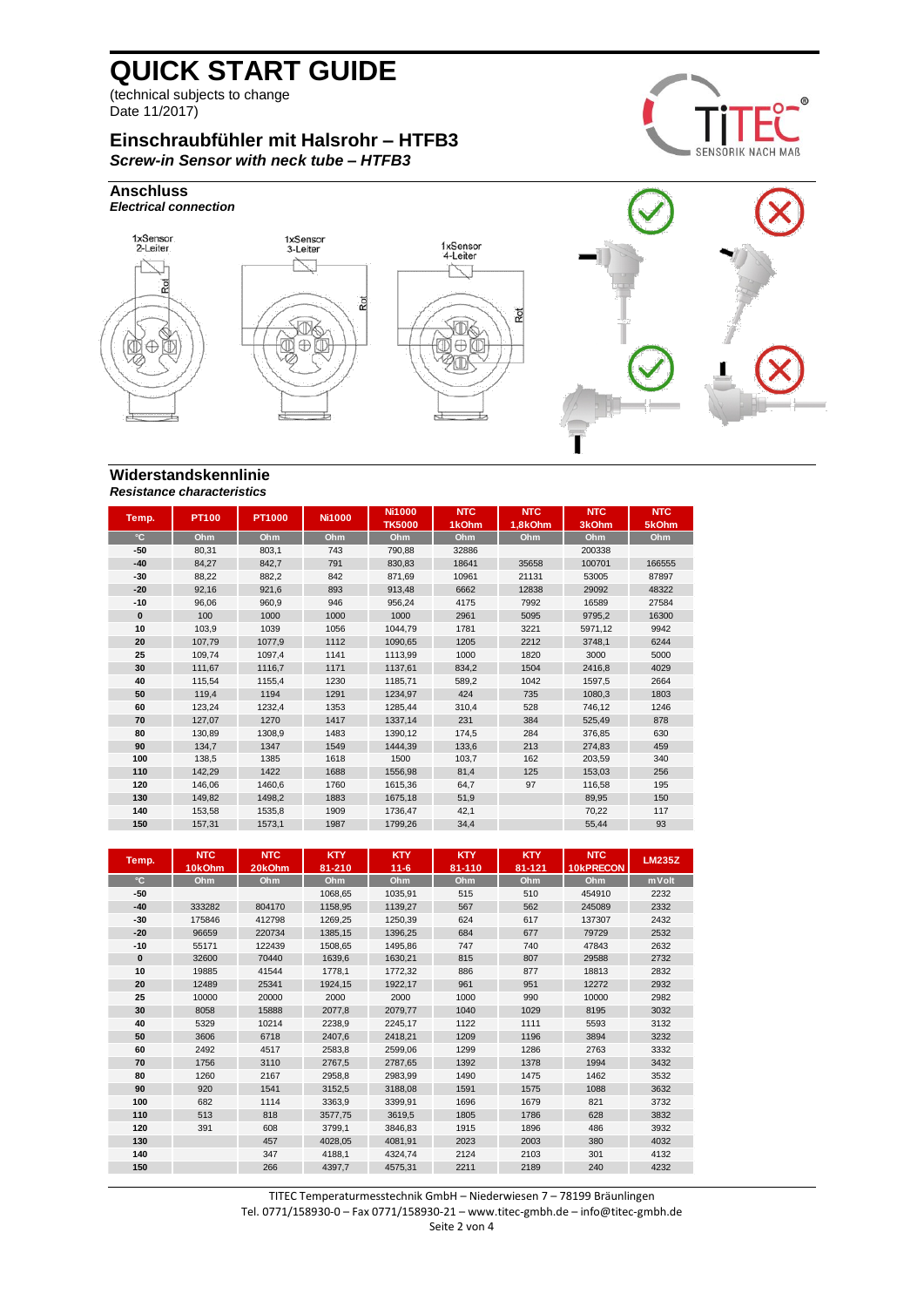(technical subjects to change Date 11/2017)

# **Einschraubfühler mit Halsrohr – HTFB3** *Screw-in Sensor with neck tube – HTFB3*



# **Maßzeichnung**



### **Hinweis**

#### *General notifications*

Die Temperaturfühler sind für den Betrieb an (SELV) Schutzkleinspannung ausgelegt. Die in diesem Datenblatt angegebenen techn. Daten sind zu berücksichtigen. Bei Ausführung mit Pt-100 Sensoren in Zweileiter-Ausführung ist der Leitungswiderstand der Anschlussleitung (Zuleitung) zu berücksichtigen. Dieser kann ggf. in der Anzeigeoder Auswertelektronik korrigiert werden. Der Messstrom sollte nicht größer als 1mA (Pt1000 ≤0,3mA) sein, da es Infolge eines zu hohen Messstromes zur Eigenerwärmung des Sensors kommt und folglich das Messergebnis verfälschen kann.

Die Montage erfolgt in der Regel direkt am Behälter oder der Rohrleitung.

#### **Normen und Standards** *Standards*

EG-Richtline 2004/108/EG DIN EN 61326-2-1:2013

**Zubehör** *Accessories*





Wärmeleitpaste Tauchhülsen THVA3<br>Thermal grease THV *Thermal grease Immersion sleeves THVA3*



*The devices are built for safety extra-low voltage operation. The technical data from the data sheet apply when connecting the devices. On versions with Pt 100 sensors in two- wire version, the line resistance of the connecting cable must be considered. This can be corrected in the display or evaluation electronics. The measuring current should not be greater than 1mA (Pt1000 ≤0,3mA), as it comes due to an excessively high measurement current for self-heating of the sensor and thus can distort the measurement result.*

*This device is normally directly mounted in piping systems or tanks.*